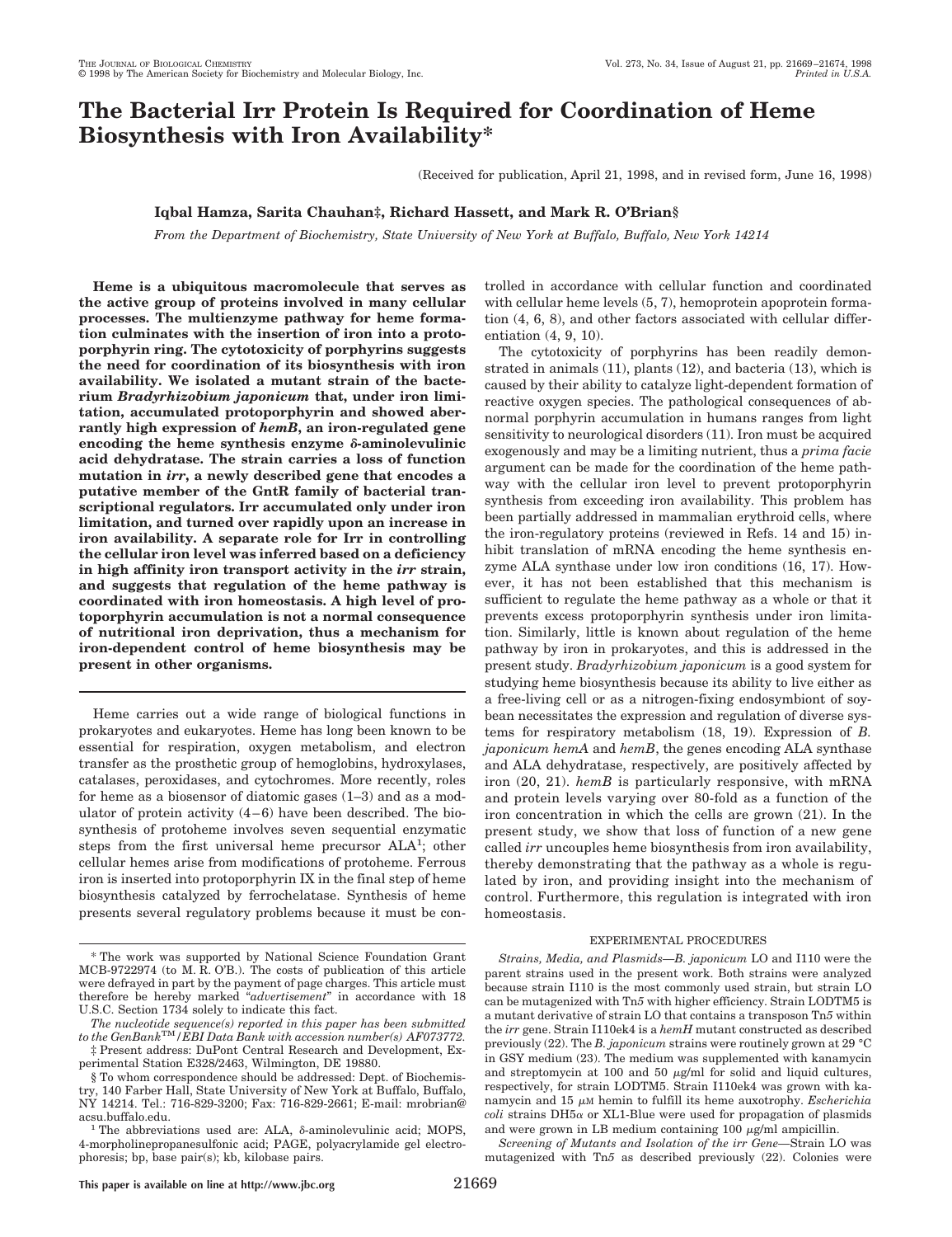screened for those that fluoresced under ultraviolet light on plates containing low iron medium. One protoporphyrin-accumulating strain was cultured, and the *Eco*RI restriction fragment containing the Tn*5* and flanking genomic DNA was isolated and reintroduced into the strain LO genome by homologous recombination to construct LODTM5. The position of Tn*5* in the genome of strain LODTM5 was confirmed by Southern blot analysis. Precautions were taken to avoid exposure of strain LODTM5 to light in order to prevent the formation of light-dependent reactive oxygen species catalyzed by protoporphyrin. The fluorescent compound produced by the mutant strains was purified and identified as protoporphyrin as described elsewhere (22, 24). Genomic DNA flanking the Tn*5* was used as a hybridization probe to isolate a 13-kb *Hin*dIII fragment from the wild type genome, and a 3.4-kb *Eco*RI fragment subclone contained the region mutated in strain LODTM5. The *Eco*RI fragment and subclones ligated into the broad host range plasmid pLAFR3 were tested for complementation. Although strain LODTM5 grew on plates, introduction of pLAFR3 alone into the mutant yielded pinpoint colonies that could not be cultured in liquid medium. Although unexplained, it is possible that the mutant could not bear the burden of replication of the 22-kb plasmid. Thus, we were able to use growth as a criterion for complementation as well as colony fluorescence. The nucleotide sequence of both strands of a *Sma*I-*Sac*I fragment corresponding the mutated locus of strain LODTM5 was determined, which contained a 492-bp open reading frame. The exact location of Tn*5* in the mutant was determined by sequencing of a portion of the mutated fragment in the region of the transposon.

*Growth of B. japonicum Cells for Analysis—*The medium used for culturing cells under iron limitation was a modified GSY medium in which 0.5 g/liter yeast extract (Difco) is used instead of 1 g/liter, and no exogenous iron source was added. The actual iron concentration of the medium was 0.3  $\mu$ M as determined with a Perkin-Elmer model 1100B atomic absorption spectrometer. Cells grew well in this medium to  $A_{540}$ of 0.6, but mutant strain LODTM5 grew more slowly than the parent strain at higher cell densities. Cells were grown to  $A_{540}$  of 0.4–0.6 for all experiments except for protoporphyrin accumulation experiments, in which cells were grown to  $A_{540}$  of 0.8. For RNA and protein analysis of *hemB*, *hemH*, and *irr*, the cells were grown in medium with no added iron as the iron-limited condition or 6  $\mu$ M FeCl<sub>3</sub> as the iron replete condition. For the metal-dependent protoporphyrin accumulation experiments, FeCl<sub>3</sub> was added to the final concentration indicated, and other metals were added as the chloride salt to a final concentration of 11  $\mu$ M.

*Analysis of mRNAs—*Total RNA was prepared from cultured cells grown to mid-log phase as described previously (10). Steady state levels of *irr*, *hemB*, or *hemH* mRNA were analyzed by an RNase protection assay as described previously (10, 21) using antisense RNA probes to the respective genes. The effect of iron on the rate of *irr* mRNA synthesis was determined by transcriptional runoff analysis essentially as described previously (10).

*Analysis of ALA Dehydratase and Irr protein*—The presence of ALA dehydratase or Irr in whole cells or cell extracts was detected by immunoblot analysis of 10% or 15% SDS-PAGE gels using antibodies raised against the respective protein. Anti-ALA dehydratase antibodies were prepared as described previously (25). A modified *irr* gene was constructed by a polymerase chain reaction such that an *Nde*I restriction site was introduced at the second methionine codon of the open reading frame and cloned into pET3c for overexpression in *E. coli*  $Bl21(DE3)(pLysS)$ . The 5' primer used to modify the sequence was 5'-AACCATATGCTCCAGTC-3'. The M13 reverse primer complementary to pUC19 vector in which the *B. japonicum* DNA was cloned was used as the 3' polymerase chain reaction primer. Antibodies were raised against the Irr protein derivative purified from inclusion bodies using a protocol described previously (26). For Irr turnover experiments, 1 liter of cells was grown to mid-log phase in low iron medium and then separated into two 500-ml cultures. To one culture,  $6 \mu M$  FeCl<sub>3</sub> was added at time 0, and for the control an equivalent volume of buffer with no iron was added. Incubation with shaking was continued, and 25-ml samples were removed at various times after iron addition for immunoblot analysis. Autoradiograms were quantified using a Bio-Rad model GS-700 imaging densitometer in the transmittance mode and the Molecular Analyst software package, version 1.4.1.

*Enzyme Activity Assays—*Ferrochelatase activity was measured as the formation of mesoheme by cell extracts from ferrous iron and mesoporphyrin as described previously (22). Protoporphyrinogen oxidase activity was measured in membrane preparations as the oxidation of protoporphyrinogen to protoporphyrin as described previously (22). A unit of activity is defined as the nanomoles of product formed/h/mg of protein.

*Iron Uptake Assays—*Cells were grown to mid-log phase in low or high iron media, centrifuged, washed twice, and resuspended in uptake buffer to an  $A_{540}$  of 0.4. Uptake buffer contained 0.2 M MOPS, 20 mM citrate, and 2% (w/v) glucose, pH 6.8. 30 ml of cells were placed into a 125-ml flask and preincubated at 30 °C with shaking. At time 0,  $^{59}\mathrm{FeCl}_3$ was added to a final concentration of 0.05  $\mu$ M (1.8  $\mu$ Ci). 1-ml aliquots  $(\sim125 \mu g)$  of protein) were removed at various times and added to 3 ml of quench buffer precooled on ice. The quench buffer contained 0.1 M Tris, 0.1 M succinate, and 10 mM EDTA, pH 6.0. The quenched cells were collected on  $0.45$ - $\mu$ m filters presoaked in quench buffer containing 40  $\mu$ M Fe-EDTA, and then counted on a LKB  $\gamma$ -counter.

### RESULTS

*Isolation of a B. japonicum Mutant That Accumulates Protoporphyrin in Iron-limited Cells—*To search for mutants deregulated in iron control of heme biosynthesis, we screened a population of Tn*5*-induced mutants for colonies that accumulated protoporphyrin, as discerned by fluorescence under ultraviolet light. *B. japonicum* mutant strain LODTM5 displayed that phenotype, and the fluorescent species was purified and identified as protoporphyrin IX by the peaks of the absorption spectra of the neutral methyl ester derivative (Fig. 1*A*) and the free acid, and by thin layer chromatography (data not shown). No other porphyrins were detected. Protoporphyrin is the immediate precursor of protoheme (Fig. 1*B*), and thus the mutant was altered in some aspect of heme metabolism. In principle, protoporphyrin accumulation could be due to defects in the heme synthesis enzymes ferrochelatase or protoporphyrinogen oxidase. However, those enzyme activities were not defective in extracts of the mutant (data not shown), and *hemH* mRNA encoding ferrochelatase was expressed (see below). Furthermore, strain LODTM5 was not a heme auxotroph. The results show that the primary defect in strain LODTM5 is not a lesion in a structural gene of the heme biosynthetic pathway.

To determine whether the mutant phenotype was iron-dependent, cells were grown in media with varying concentrations of the metal. An inverse relationship was found between the quantity of protoporphyrin produced by the mutant and the iron concentration in which the cells were grown, with the highest amount found in cells grown in media with no exogenous iron added, and none detected at high iron concentrations (Fig. 1*C*). Protoporphyrin was not detected in cells of parent strain LO under any iron condition tested. When this experiment was repeated with *hemH* strain I110ek4, which accumulates protoporphyrin due to a defect in ferrochelatase (22), no decrease in the protoporphyrin level with increasing iron was observed (Fig. 1*C*). Thus, the diminution observed in strain LODTM5 was not due to the nonenzymatic chelation of iron into protoporphyrin, but rather it was specific to that mutant. The effects were also metal-specific, as seen by the failure of copper, zinc, nickel, manganese, or molybdenum to abolish protoporphyrin accumulation by strain LODTM5 (Fig. 1*D*). Thus, the aberration in heme metabolism was linked to iron availability, and the mutant phenotype is manifest under iron depleted conditions. The genetic locus mutated in strain LODTM5 was named *irr* (iron response regulator) based on these observations, and on those described below.

*irr Mediates Iron Control of hemB, a Heme Biosynthesis Gene—*The accumulation of protoporphyrin by strain LODTM5 in the absence of a heme deficiency strongly indicated an abnormally high synthesis of protoporphyrin by the heme pathway in iron-limited cells. We determined previously that *hemB*, the gene encoding the heme biosynthesis enzyme ALA dehydratase is regulated by iron at the mRNA level in *B. japonicum* wild type strain I110 and that accumulation is low in ironlimited cells (21). By RNase protection and immunoblot analyses, respectively, we examined the effects of iron on *hemB* mRNA and protein in wild type strains I110 and LO, and in *irr*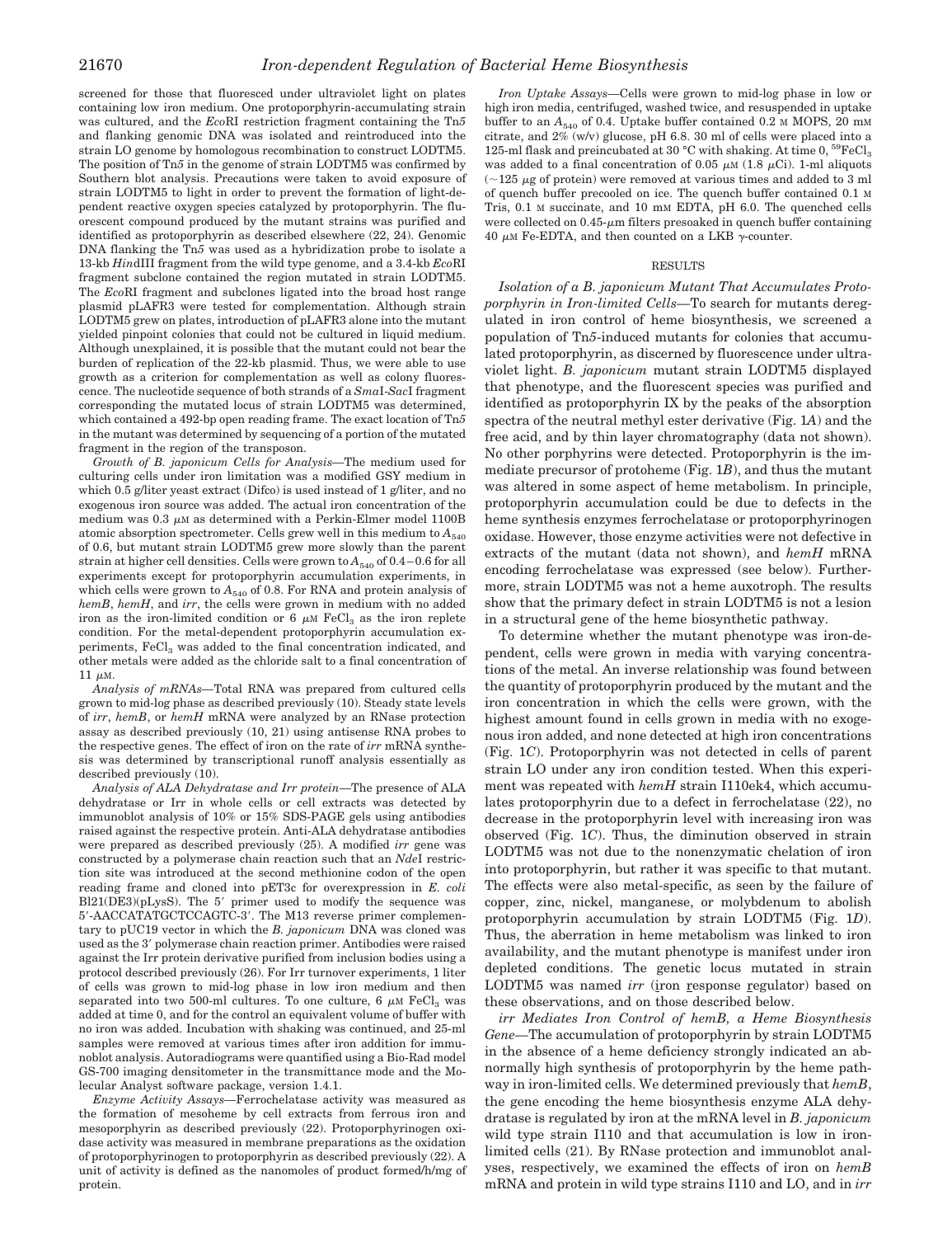FIG. 1. **Mutant strain LODTM5 accumulates protoporphyrin in an irondependent manner.** *A*, the fluorescent compound produced by strain LODTM5 was purified from cells, and the absorption spectrum of its neutral methyl ester shown identifies the compound as protoporphyrin. The absorption peaks are labeled in nanometers. The *vertical bar* represents a  $\Delta A$  of 0.014 in the region from 450 to 650 nm and 0.12 from 360 to 450 nm. The absorption peaks for authentic protoporphyrin were at 408, 505, 542, 575, and 629 nm. *B*, chelation of iron into protoporphyrin to form heme (protoheme) catalyzed by ferrochelatase. Protoporphyrin is the fluorescent compound produced by strain LODTM5. *C*, effect of iron on protoporphyrin accumulation. Cultures of *irr* strain LODTM5 (*closed circles*) or *hemH* strain I110ek4 (*open circles*) were grown to  $A_{540}$  of 0.8 in the presence of varying concentrations of FeCl<sub>3</sub>. Protoporphyrin was extracted from cells and quantified. *D*, effect of other metals on protoporphyrin accumulation. Strain LODTM5 cells were grown and analyzed as in  $panel\ A$  with 11  $\mu{\rm M}$  of the chloride salt of iron, molybdenum, manganese, copper, zinc, or nickel. The control, labeled *C*, is medium with no added metal.

strain LODTM5. As observed previously, *hemB* mRNA and protein were very low in wild type cells grown in media with no added iron, and were elevated significantly in cells grown in iron-replete medium (Fig. 2). However, mRNA and protein levels were high in strain LODTM5 even in cells grown in low iron medium, showing the loss of normal iron-dependent regulation of the gene in the mutant. Under low iron conditions, the mutant accumulated approximately 50-fold more ALA dehydratase and over 150-fold more *hemB* mRNA than was found in parent strain LO. This high expression of *hemB* by the mutant was consistent with the protoporphyrin accumulation phenotype and indicates an elevated heme pathway. Ferrochelatase catalyzes a step of the pathway subsequent to protoporphyrin formation, and therefore a regulatory system that coordinates protoporphyrin synthesis with iron availability is unlikely to control *hemH*, the gene encoding ferrochelatase. Consistent with this rationale, accumulation of *hemH* mRNA was not iron-dependent in the wild type strains, nor was its expression altered in strain LODTM5 (Fig. 2). Collectively, the results argue in favor of a role for *irr* in mediating iron control of *hemB*, and of the pathway as a whole, and support the conclusion that protoporphyrin synthesis exceeds iron bioavailability in iron-limited cells of mutant strain LODTM5.

*The irr Gene Encodes a Novel Regulatory Protein That Is Absent in Mutant Strain LODTM5—*To elucidate the genetic basis of the mutation in strain LODTM5, wild type DNA corresponding to that which was mutated in the *irr* strain was isolated using cloned DNA flanking the Tn*5* as a hybridization probe. A 3.4-kb *Eco*RI fragment and subclones (Fig. 3*A*) were tested for complementation of strain LODTM5 on the broad host range plasmid pLAFR3 (see "Experimental Procedures"). The smallest complementing clone tested was a 0.7-kb *Sma*I/ *Bgl*II fragment containing a 492-bp open reading frame encoding a protein 163 amino acids in length (Fig. 3*A*). The Tn*5* was inserted into the 5' portion of the *irr* gene (Fig. 3A). Expression of the *irr* gene region was analyzed by measuring RNA and protein accumulation in  $irr^+$  strains LO and I110 and in the mutant (Fig. 4). RNase protection analysis showed that *irr* accumulated in wild type strains LO and I110, but not in mutant strain LODTM5 (Fig. 4*B*). In addition, no mRNA corresponding to the genomic region immediately downstream of



FIG. 2. **Loss of iron-dependent expression of** *hemB* **in** *B. japonicum* **mutant strain LODTM5.** *A*, RNase protection analysis of *hemB* and *hemH* mRNA from cells grown in medium supplemented with 0 or 6  $\mu$ M FeCl<sub>3</sub>. 2  $\mu$ g of total RNA from cells grown in iron-limited or iron-replete media were analyzed per reaction. *B*, immunoblot analysis of ALA dehydratase *(hemB* product) in cells supplemented with 0 or 6  $\mu$ M FeCl<sub>3</sub>. 50  $\mu$ g of protein were loaded per lane of a 10% SDS-PAGE gel and analyzed with anti-ALA dehydratase antibodies.

*irr* was detected in any strain, indicating that *irr* does not have another gene downstream of it encoded on the same transcript. Immunoblot analysis of whole cell protein of the wild type strains and of *irr* strain LODTM5 using anti-Irr antibodies showed that the wild type strains grown in low iron medium expressed an  $\sim$ 18-kDa protein that was absent in the mutant (Fig. 4*C*). The results show that strain LODTM5 carries a loss of function mutation in the *irr* gene, and that its phenotype is due to a lesion in that gene, and not to a polar effect of the Tn*5* mutagen. In addition, the transposon was inserted close to the 5' end of the gene, thus it was important to establish that the mutation did not activate a truncated derivative of *irr* or a downstream gene. Finally, the data show that *irr* is a proteinencoding gene, and that Irr is involved in the negative regulation of *hemB* and of the heme biosynthetic pathway.

A data base search of protein blocks (27) suggests that Irr belongs to the GntR family of bacterial transcriptional regulators (28) based on homology to helix-turn-helix motif regions of members of that family (Fig. 3*B*). Homology searches of individual proteins revealed that Irr shares the highest homology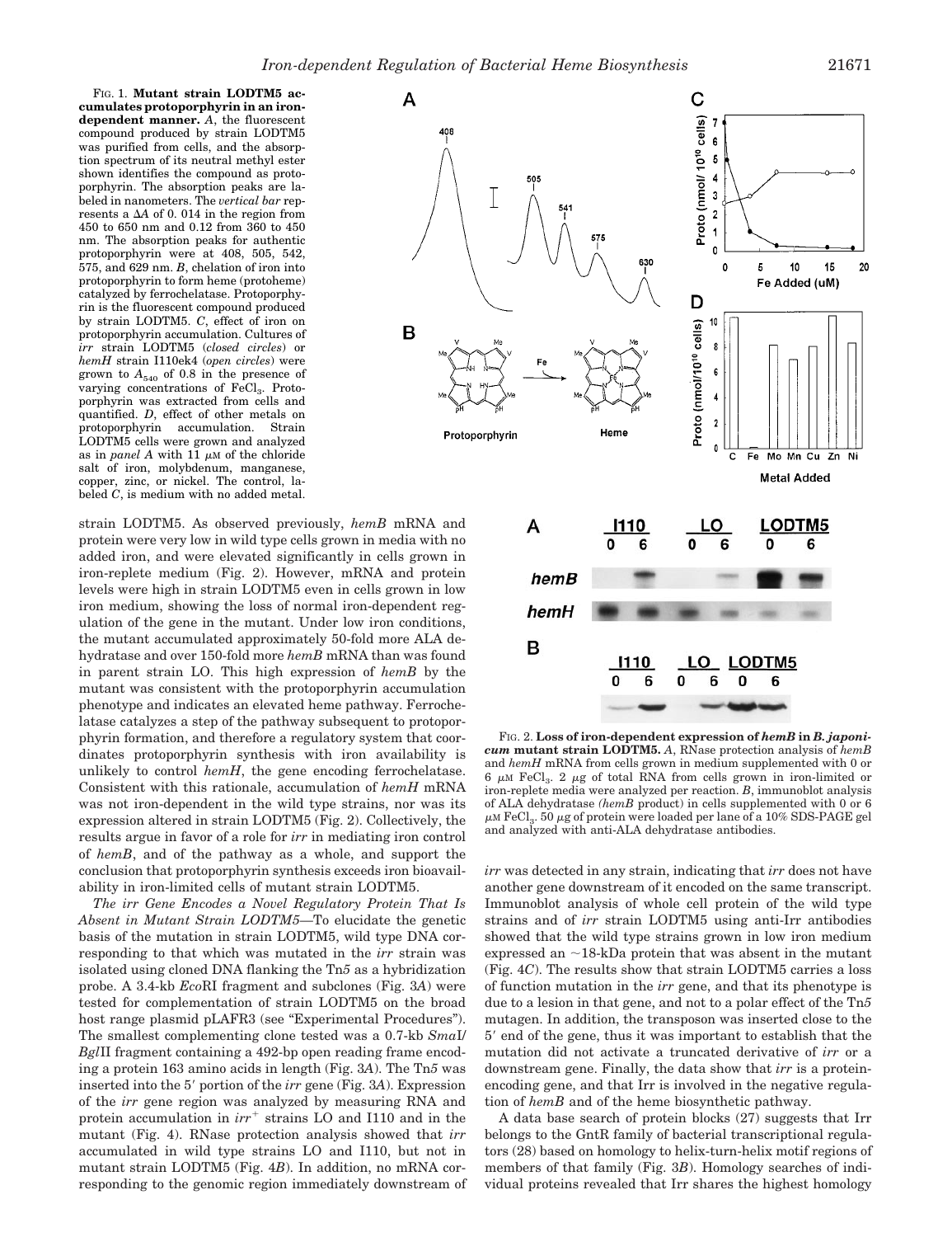

B

|          |   | B.j. IRR 1 MSENTAPHHDDDVHAAALLSGRQPALTGCPWHDVNEMLQSAGLRPTRQRM 50                                                                                                                                                                                                                                                                   |  |
|----------|---|------------------------------------------------------------------------------------------------------------------------------------------------------------------------------------------------------------------------------------------------------------------------------------------------------------------------------------|--|
| P.a. FUR | 1 | $\blacksquare$<br>MVENSELRKAGLKVTLPRV 19                                                                                                                                                                                                                                                                                           |  |
| B.i. IRR |   | 51 ALGWLLFGKGARHLTAEMLYEEATLAKVPVSLATVYNTLNOLTDAGLLRQ 100                                                                                                                                                                                                                                                                          |  |
| P.a. FUR |   | 20 KILQMLDSAEQRHMSAEDVYKALMEAGEDVGLATVYRVLTQFEAAGLVVR 69                                                                                                                                                                                                                                                                           |  |
| B.i. IRR |   | 101 VSVDGTKTYFDTNVTTHHHYYL.ENSHELVDIEDPHLALSKMPEVPE.GY 148<br>$   \qquad   _2$ , $   \qquad   _1$ , $  _2$ , $  _3$ , $  _4$ , $  _4$ , $  _5$ , $  _1$ , $  _2$ , $  _3$ , $  _4$ , $  _5$ , $  _1$ , $  _2$ , $  _3$ , $  _4$ , $  _5$ , $  _1$ , $  _2$ , $  _3$ , $  _4$ , $  _5$ , $  _1$ , $  _2$ , $  _3$ , $  _4$ , $  _5$ |  |
| P.a. FUR |   | 70 HNFDGGHAVFELADSGHHDHMVCVDTGEVIEFMDAEIEKRQKEIVRERGF 119                                                                                                                                                                                                                                                                          |  |
| B.i. IRR |   | 149 EIARIDMVVRLRKKR 164                                                                                                                                                                                                                                                                                                            |  |
|          |   | P.a. FUR 120 ELVDHNLVLYVRKKK 135                                                                                                                                                                                                                                                                                                   |  |
|          |   |                                                                                                                                                                                                                                                                                                                                    |  |

FIG. 3. **Analysis of genomic region mutated in strain LODTM5.** *A*, restriction map of the *irr* gene region. The *bar* represents 500 bp for the *upper* restriction map and 100 bp for the *lower* map. The genomic region containing the *irr* gene is marked by the restriction sites *Bgl*II (*Bg*), *Eco*RI (*E*), *Hpa*I (*H*), *Mlu*I (*M*), *Pst*I (*P*), *Sac*I (*Sc*), *Sal*I (*S*), *Sma*I (*Sm*), and *Xho*I (*X*). The *Sma*I site in the *upper* map is not unique, and therefore is marked with a *hash*, but unlabeled. The N-terminal portion of the predicted product, along with the site of Tn*5*, indicated by the *triangle*, is shown. The *arrow* represents the *irr* open reading frame. *B*, amino acid sequence comparison of *B. japonicum* Irr with *P. aeruginosa* Fur. *Solid lines* denote amino acid identity and *dotted lines* represent similar residues. The comparison was carried out using the Gap program in the Genetics Computer Group software package, version 9.0. The *underlined* region of Irr denotes the region similar to the helixturn-helix region of the GntR family of bacterial transcriptional regulators, identified by the "Blocks" program described in the text.

to the Fur protein from *Pseudomonas aeruginosa* (29% identity), a transcriptional regulator found in many Gram-negative bacteria involved in iron transport and other aspects of iron metabolism (29). Bacterial Fur must be bound by iron to function (30), and consequently, it is active only under iron-replete conditions. In contrast, the phenotype of the *B. japonicum irr* strain indicates that it is active under iron limitation, and data (presented below) show that Irr is not detected in cells grown in iron-rich medium. Thus, Irr and Fur cannot have the same activity and therefore are not equivalent proteins. In addition, we recently isolated a *B. japonicum fur* gene homolog by functional complementation of and *E. coli* mutant.2 A *B. japonicum fur* strain expresses ALA dehydratase normally and does not accumulate protoporphyrin under any growth condition (data not shown). Consistent with those observations, protoporphyrin was undetectable in *E. coli fur* strain H1780 (31) grown in low or high iron media (data not shown). The results indicate that *irr* is a novel gene.

*Expression of Irr Protein Is Restricted to Iron-limited Cells and Turns Over Rapidly in the Presence of Iron—*Strain LODTM5 displayed a mutant phenotype only under iron limitation, suggesting that Irr function is restricted to those cells. Thus, it is likely that iron either modulates the activity of constitutively expressed Irr protein, or that the metal regulates expression of *irr* in some way. This problem was addressed by



FIG. 4. **The** *irr* **gene is iron-regulated in wild type cells and is not expressed in mutant strain LODTM5.** *A*, the genomic region containing the *irr* gene is marked by the restriction sites *Mlu*I (*M*), *Sal*I (*S*), *Bgl*II (*Bg*), *Bam*HI (*B*), and *Sac*I (*Sc*). The *triangle* denotes the site of Tn*5* insertion. *Boxes* above the restriction map denote fragments used as templates for antisense RNA probe synthesis of *irr* and its downstream (*ds*) region used in *panel B*. *B*, RNase protection analysis of the *irr* gene, the downstream (ds) and *hemH* mRNA in cells of parent strains I110 and LO and mutant strain LODTM5. The *irr* and downstream mRNAs were analyzed using antisense probes as shown in *panel A*. *hemH* was analyzed using an antisense probe as described previously (21). Cells were grown in medium with no added iron  $(-)$  or with 6  $\mu$ M FeCl<sub>3</sub> (+). 2  $\mu$ g of total RNA from cells grown in iron-limited medium were analyzed per reaction. *C*, immunoblot analysis of Irr protein in strains LO, I110 and LODTM5 grown in low  $(-)$  or high  $(+)$ iron media as described in *panel B*. 50  $\mu$ g of protein were loaded onto each lane of a 15% SDS-PAGE gel and analyzed with anti-Irr antibodies.

measuring *irr* mRNA and protein in cells grown in high or low iron media (Fig. 4). Immunoblot analysis showed that Irr accumulated in wild type cells grown in low iron medium, but was undetectable in those from iron-replete medium (Fig. 4*C*). This pattern was consistent with the mutant phenotypes (see Figs. 1 and 2 and below) and shows that Irr is present and active only in iron-limited cells. Unlike protein expression, however, RNase protection analysis showed that iron had only a moderate negative effect on *irr* mRNA levels, with a substantial quantity found even in iron replete cells (Fig. 4*B*). This 3-fold difference was consistent with transcriptional run-off assays demonstrating that the rate of *irr* mRNA synthesis was 4-fold greater in iron-limited cells compared with those grown in iron-rich medium (data not shown). The discrepancy between *irr* mRNA and protein strongly indicates post-transcriptional control of the *irr* gene by iron in additional to transcriptional regulation.

Addition of iron to cells grown under iron deprivation results in the rapid induction of *hemB* mRNA (21), thus *B. japonicum* responds quickly to a change in iron availability. If the asser-<sup>2</sup> I. Hamza and M. R. O'Brian, GenBank<sup>TM</sup> accession no. AF052295. tion that Irr mediates negative control of *hemB* expression by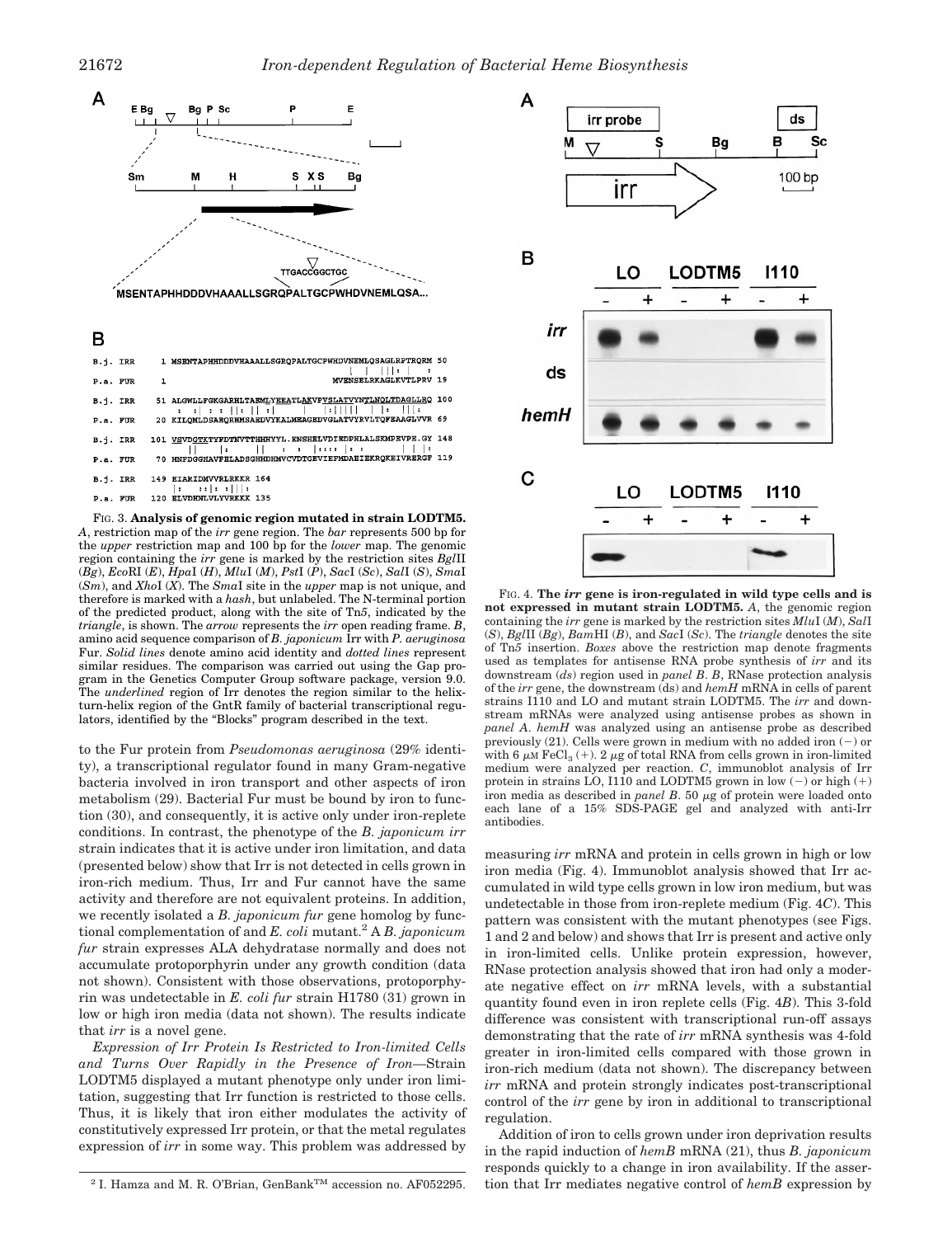

FIG. 5. **Rapid disappearance of Irr in response to iron.** Cells of strain LO were grown to mid-log phase in low iron medium to induce Irr. Subsequently, either 6  $\mu$ M FeCl<sub>3</sub> (*+Fe*) or an equivalent volume of buffer containing no iron  $(-Fe)$  was added to the cultures at time zero. Aliquots were removed from cultures at various times and analyzed by immunoblot analysis of cell protein separated by 15% SDS-PAGE using anti-Irr antibodies. 50  $\mu$ g of protein were loaded per lane.

iron is correct, then we expect a rapid loss of Irr activity upon an increase in iron availability. To address this, we monitored Irr levels in response to iron. The addition of 6  $\mu$ M FeCl<sub>3</sub> iron to cells grown in low iron medium resulted in the rapid loss of Irr protein that was observed by 5 min after addition of the metal, and almost no protein remaining after 30 min (Fig. 5). This disappearance reflects a very high turnover rate for a bacterial protein (32, 33). Bacterial (34, 35) and eukaryotic (36, 37) regulatory proteins with short half-lives are specifically targeted for proteolysis under the appropriate conditions, and the observations for Irr strongly suggest a specific mechanism for its degradation. We postulate that this post-transcriptional control permits a fast response to an increase in iron availability, and that it can account for the discrepancy between *irr* mRNA and protein in iron replete cells.

*B. japonicum Expresses an Inducible, High Affinity Iron Uptake Activity That Is Regulated by Irr—*Iron is an essential nutrient involved in many biologic functions, but is also toxic in high concentrations. A regulatory mechanism that couples protoporphyrin synthesis with iron levels should also integrate systems necessary for iron homeostasis. Therefore, we examined the effects of iron availability on high affinity iron uptake activity in parent strain LO and mutant strain LODTM5. Wild type cells grown in iron-replete medium lacked iron transport activity using 0.05  $\mu$ M <sup>59</sup>Fe (as ferric citrate) as a tracer, but uptake was induced in cells grown in low iron medium (Fig. 6*A*). This is a common response by bacteria to efficiently scavenge the metal when it is limiting. However, this activity was severely diminished in mutant strain LODTM5 (Fig. 6*B*), indicating that iron transport is under positive control in *B. japonicum* by a mechanism that involves Irr. In addition, it is plausible that the iron uptake defect in strain LODTM5 resulted in an iron deficiency that contributed to the protoporphyrin accumulation phenotype. Because iron limitation repressed *hemB* in wild type cells (Fig. 3) (21), the high expression of the gene in strain LODTM5 cannot be an indirect consequence of the iron transport defect, which should render the cell iron-deficient. We showed previously that *hemB* is expressed in ironreplete cells of a heme-defective strain (21), therefore the elevated *hemB* level in the *irr* mutant is not an indirect result of a heme deficiency created by iron limitation. The present findings suggest that Irr has dual activities to positively affect iron transport and negatively regulate *hemB*, and that the control of heme biosynthesis is coordinated with iron homeostasis.

#### DISCUSSION

In the present study, we provide evidence for coordination of a bacterial heme biosynthetic pathway with iron availability by



FIG. 6. **Deficiency in iron-regulated iron uptake activity in** *B. japonicum* **mutant strain LODTM5.** Cells were grown to mid log phase in media containing no added iron *(closed circles)* or 6  $\mu$ M FeCl<sub>2</sub> (*open circles*). At time 0, 0.05  $\mu$ <sup>59</sup>Fe was added to the assay medium, and cells were harvested at various times and counted. Each time point is the average of triplicate samples, and the standard deviations were less than 10%. Uptake data for strains LO (*A*) and LODTM5 (*B*) shown were collected in a single set of experiments, but are shown in two panels for clarity of presentation.

a regulatory mechanism involving the newly described protein Irr. Irr accumulates in response to iron limitation by iron-dependent regulation of the *irr* gene to attenuate the heme pathway, thereby preventing protoporphyrin synthesis from exceeding iron availability. The phenotype of the *irr* mutant is important because it demonstrates that copious protoporphyrin accumulation is a consequence of uncoupling the heme pathway as a whole from iron availability, and that it can result from a single genetic lesion. Because this phenotype is not normally observed in cells, it is reasonable to extrapolate from the present work that iron control of heme biosynthesis is a general regulatory phenomenon found in other organisms. Humans with iron deficiency anemia show a 5-fold increase in blood protoporphyrin, reaching approximately  $2 \times 10^{-4}$  mol/ mol of heme (38). This elevated level is modest by comparison with the *B. japonicum irr* mutant, which accumulates approximately 15 mol of protoporphyrin/mol of heme under iron limitation (by recalculation of the data in Fig. 1*D*). Thus, iron may regulate the heme pathway in erythrocytes to prevent severe porphyrin accumulation under iron deficiency. In bacteria, numerous genes have been recently identified that encode proteins that, like Irr, have low but significant homology to Fur, but are distinct from *bona fide fur* genes in those organisms (GenBankTM accession nos. Z82044, D84432, D90909, U76538, P32692, U58365, and U25731). Most of those genes were identified by whole genome sequencing and their functions are unknown. However, *fur*-like genes of *Vibrio cholerae* (39) and *P. aeruginosa* (40) were shown to be expressed, and the *P. aeruginosa* mutant does not have a *fur*-defective phenotype. From this, it is pertinent to ask whether bacteria other than *B. japonicum* contain Irr homologs that mediate iron control of heme synthesis.

The defective iron uptake activity in mutant strain LODTM5 indicates a link between control of the heme pathway and iron